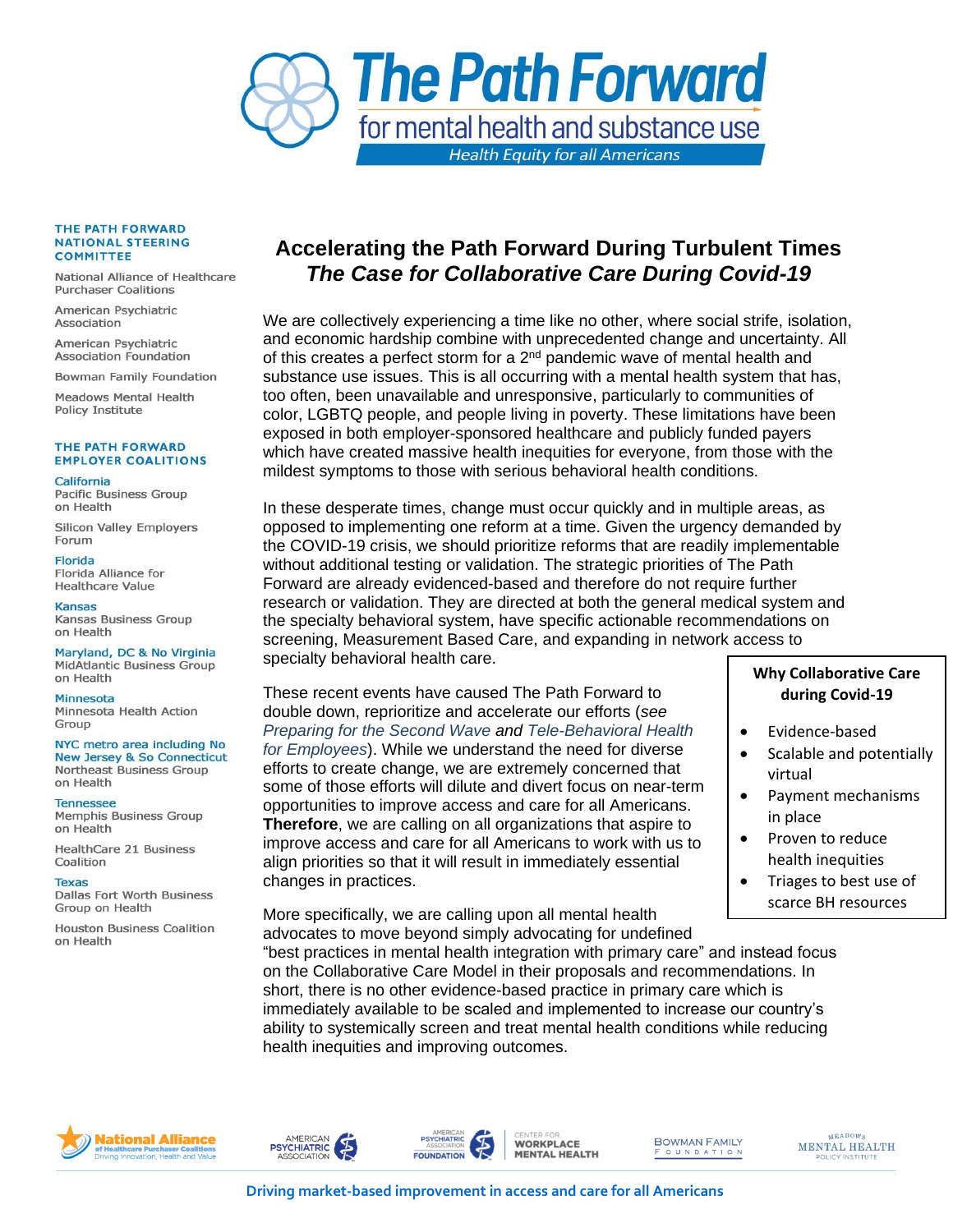The significant evidence base for Collaborative Care is well-known and broadly acknowledged. In the face of the new challenges posed by Covid-19, mental health advocates must come together to advocate strongly for this as a best practice and not just include it as a suggestion. This includes strongly promoting it through the primary best practice model in various primary care settings across the country. Collaborative Care has been recommended by almost all national policy documents for over 20 years, starting with the Surgeon General's report of 1999 and continuing through the work of the Kennedy Forum<sup>1</sup> over the last decade, which was instrumental in CMS's decision to pay for Collaborative Care through Medicare. In addition to over 90 randomized control trials (RCTs), plus many non-academic large scale implementations, it is the only integration model that has a specific billing code and strong evidence of cost savings.

Collaborative Care inherently incorporates Measurement Based Care, another pillar of The Path Forward. It is an objective approach to assessment and treatment and has been shown to reduce health disparities. Studies have shown that the use of measurement-based care will not only identify issues earlier but will improve outcomes by 20 to 60 percent when applied across the course of treatment.

We recognize that there have been a number of integration models promulgated over the past two decades, including the Primary Care Behavioral Health (PCBH) co-location model and the Child Psychiatry Access Program (CPAP) consult model. These integration models represent important efforts to improve the care of behavioral conditions in primary care and have both added value by supporting primary care practitioners. We are hopeful that the evidence for these models will continue to be gathered, building on the lessons and tenets of the Collaborative Care model, including systemic assessment, referral across the spectrum of available and critical resources, disciplined follow through, seamless patient-centered teamwork, and commitment to measurement of outcomes.

"The Collaborative Care Model is one of very few specific interventions in medicine that have been shown via multiple RCTs to reduce disparities by race/ethnicity and/or socioeconomic status in patients' access to care, quality of care, and outcomes."

Michael Schoenbaum, PhD

*Senior Advisor for Mental Health Services, Epidemiology, and Economics Division of Services and Intervention Research National Institute of Mental Health*

However, at present none of these models have strong research and practice support, evidence of cost savings, and the consistent integration of Measurement Based Care that Collaborative Care offers. And at a practical level, Collaborative Care is currently the only model with a CPT billing code broadly recognized across federal, state and commercial payers, so it is the only model currently viable in fee-for-service systems which still dominates most health services reimbursement and drives many value-based arrangements. While other models may seek new payment mechanisms to integrate behavioral health and primary care, it took over 15 years to develop and implement billing codes for Collaborative Care. With the current COVID-19 crisis, that implementation timeframe is inconceivable and would be a tragedy!

Policy documents seeking to equate Collaborative Care with other interventions should acknowledge the specific evidence that supports that view and define a viable mechanism to support scaling across federal, state and commercial payers. A review of the research published in 2018 on one such model

<sup>1</sup> <https://www.thekennedyforum.org/vision/integration/>









**BOWMAN FAMILY** OUNDATION